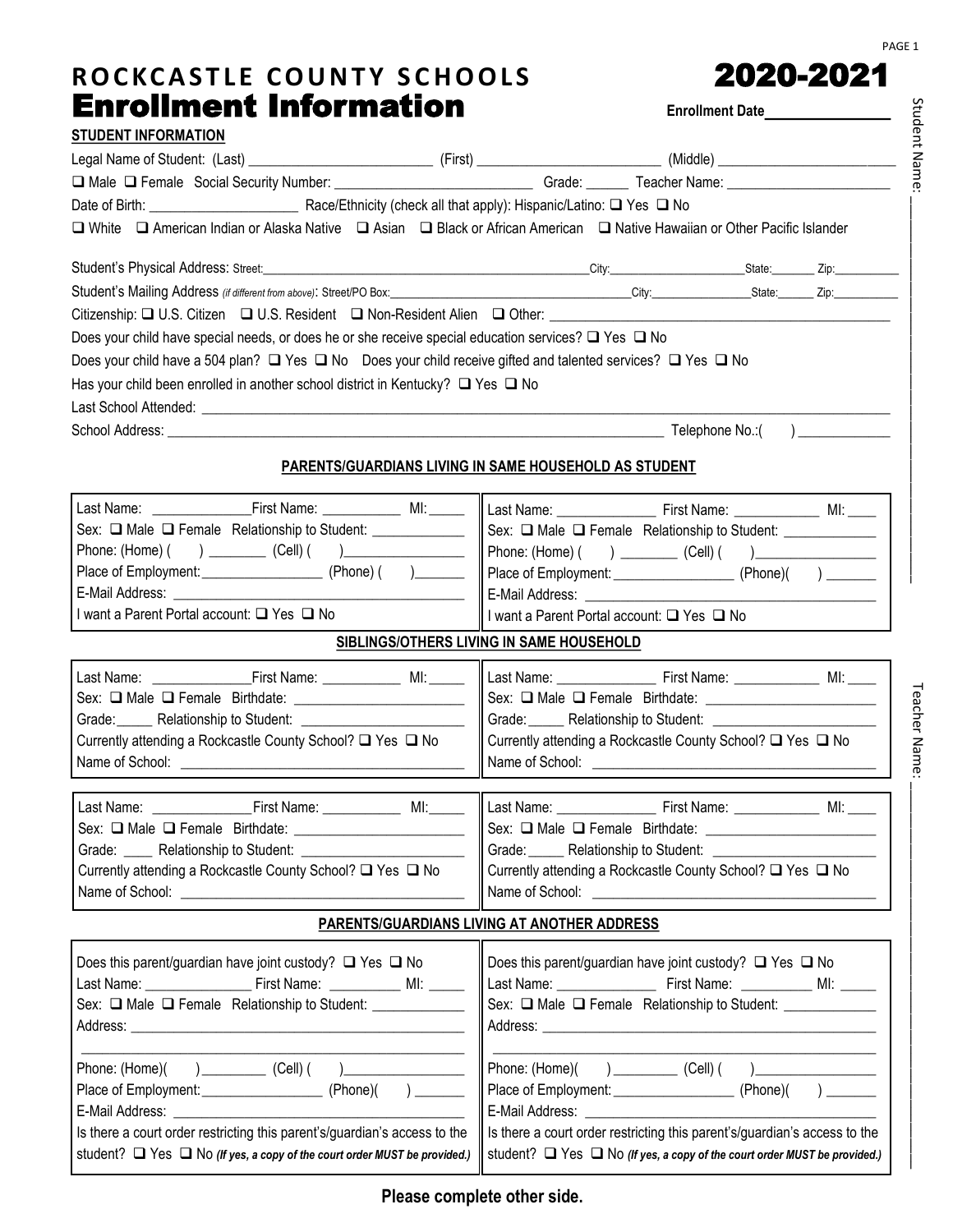|                                                                                                                                                                                                                                                                                                                                                                                                                                                                                                                                                       |               | (Middle) ________________________    |                                                             |   |   |
|-------------------------------------------------------------------------------------------------------------------------------------------------------------------------------------------------------------------------------------------------------------------------------------------------------------------------------------------------------------------------------------------------------------------------------------------------------------------------------------------------------------------------------------------------------|---------------|--------------------------------------|-------------------------------------------------------------|---|---|
|                                                                                                                                                                                                                                                                                                                                                                                                                                                                                                                                                       |               |                                      |                                                             |   |   |
| <b>TRANSPORTATION</b><br>Primary Transportation to School: □ School Bus □ Walk □ Parent Pickup                                                                                                                                                                                                                                                                                                                                                                                                                                                        |               | Bus #.: Parent Pickup #.:            |                                                             |   |   |
| Transportation provided by Rockcastle County Schools: □ One Way □ Both Ways □ More than 1 mile □ Less than 1 mile                                                                                                                                                                                                                                                                                                                                                                                                                                     |               |                                      |                                                             |   |   |
|                                                                                                                                                                                                                                                                                                                                                                                                                                                                                                                                                       |               |                                      |                                                             |   |   |
|                                                                                                                                                                                                                                                                                                                                                                                                                                                                                                                                                       |               |                                      |                                                             |   |   |
|                                                                                                                                                                                                                                                                                                                                                                                                                                                                                                                                                       |               |                                      |                                                             |   |   |
| <b>NON-ENGLISH SPEAKERS</b>                                                                                                                                                                                                                                                                                                                                                                                                                                                                                                                           |               |                                      |                                                             |   |   |
|                                                                                                                                                                                                                                                                                                                                                                                                                                                                                                                                                       |               |                                      |                                                             |   |   |
| What language did your child learn when he or she first began to talk?<br>What language did your child learn when he or she first began to talk?                                                                                                                                                                                                                                                                                                                                                                                                      |               |                                      |                                                             |   |   |
|                                                                                                                                                                                                                                                                                                                                                                                                                                                                                                                                                       |               |                                      |                                                             |   |   |
|                                                                                                                                                                                                                                                                                                                                                                                                                                                                                                                                                       |               |                                      |                                                             |   |   |
| <b>CHILDCARE</b>                                                                                                                                                                                                                                                                                                                                                                                                                                                                                                                                      |               |                                      |                                                             |   |   |
|                                                                                                                                                                                                                                                                                                                                                                                                                                                                                                                                                       |               |                                      |                                                             |   |   |
|                                                                                                                                                                                                                                                                                                                                                                                                                                                                                                                                                       |               | Telephone No.: (                     | $\overline{a}$                                              |   |   |
| In case of an accident/emergency or when parent /guardian is not available, my child may be released to one of the following:                                                                                                                                                                                                                                                                                                                                                                                                                         |               |                                      |                                                             |   |   |
|                                                                                                                                                                                                                                                                                                                                                                                                                                                                                                                                                       |               |                                      | <u> 1989 - Andrea Station Books, amerikansk politiker (</u> |   |   |
|                                                                                                                                                                                                                                                                                                                                                                                                                                                                                                                                                       |               |                                      |                                                             |   |   |
|                                                                                                                                                                                                                                                                                                                                                                                                                                                                                                                                                       |               |                                      |                                                             |   |   |
| Name:                                                                                                                                                                                                                                                                                                                                                                                                                                                                                                                                                 |               |                                      |                                                             |   |   |
| MEDICAL AND EMERGENCY INFORMATION                                                                                                                                                                                                                                                                                                                                                                                                                                                                                                                     |               |                                      |                                                             |   |   |
|                                                                                                                                                                                                                                                                                                                                                                                                                                                                                                                                                       |               |                                      |                                                             |   |   |
| Dentist: <b>Example</b>                                                                                                                                                                                                                                                                                                                                                                                                                                                                                                                               |               | ____________________Telephone No.: ( |                                                             |   |   |
| Please mark the following conditions that that have been diagnosed by a healthcare provider:                                                                                                                                                                                                                                                                                                                                                                                                                                                          |               |                                      |                                                             |   |   |
| □ Anaphylactic Reaction/Severe Allergic Episode □ Diabetes                                                                                                                                                                                                                                                                                                                                                                                                                                                                                            | $\Box$ Asthma | $\Box$ Seizures                      |                                                             |   |   |
| Per state regulation, any child with a health condition (such as asthma, diabetes, seizures) must have a Primary Care Provider Authoriza-                                                                                                                                                                                                                                                                                                                                                                                                             |               |                                      |                                                             |   |   |
| tion Form on file. For more information or to obtain a form, please contact your child's school.                                                                                                                                                                                                                                                                                                                                                                                                                                                      |               |                                      |                                                             |   |   |
|                                                                                                                                                                                                                                                                                                                                                                                                                                                                                                                                                       |               |                                      |                                                             |   |   |
| I give permission for my child to be seen by the school nurse and receive treatment for minor complaints (i.e Headache, skin irrita-<br>tions, cough, etc.)                                                                                                                                                                                                                                                                                                                                                                                           |               |                                      |                                                             | Υ | N |
| I give permission for my child to be photographed or audio/video taped for broadcast or print for Rockcastle County Schools publica-<br>tions or website.                                                                                                                                                                                                                                                                                                                                                                                             |               |                                      |                                                             | Y | N |
| I give permission for my child to participate in physical education. (If no, a doctor's statement must be attached.)                                                                                                                                                                                                                                                                                                                                                                                                                                  |               |                                      |                                                             | Y | N |
| I give permission to the Rockcastle County Schools to display the product of my child's school related academic, athletic, music and/<br>or art work on the district website and other district publications.                                                                                                                                                                                                                                                                                                                                         |               |                                      |                                                             | Y | N |
| I give permission for my child to be screened for vision, hearing, speech, development, contagions, and parasites by trained school personnel.<br>In case of an emergency and in the event that no one can be reached at the phone numbers listed for my child, I authorize school officials to<br>administer necessary emergency treatment, call the physician listed, and/or call 911 for emergency transportation of my child. I will not hold the<br>school district financially responsible for the emergency care and/or transport of my child. |               |                                      |                                                             |   |   |
| I verify that all information provided on this form was supplied by me and is accurate.                                                                                                                                                                                                                                                                                                                                                                                                                                                               |               |                                      |                                                             |   |   |
|                                                                                                                                                                                                                                                                                                                                                                                                                                                                                                                                                       |               |                                      |                                                             |   |   |

PAGE 2

## **Rockcastle County Schools**

245 Richmond Street | Mt. Vernon, KY 40456 | (606) 256-2125

www.rockcastle.kyschools.us

*Rockcastle County Schools does not discriminate on the basis of race, color, national origin, sex, disability, or age in its programs and activities and provides equal access to the Boy Scouts and other designated youth groups.*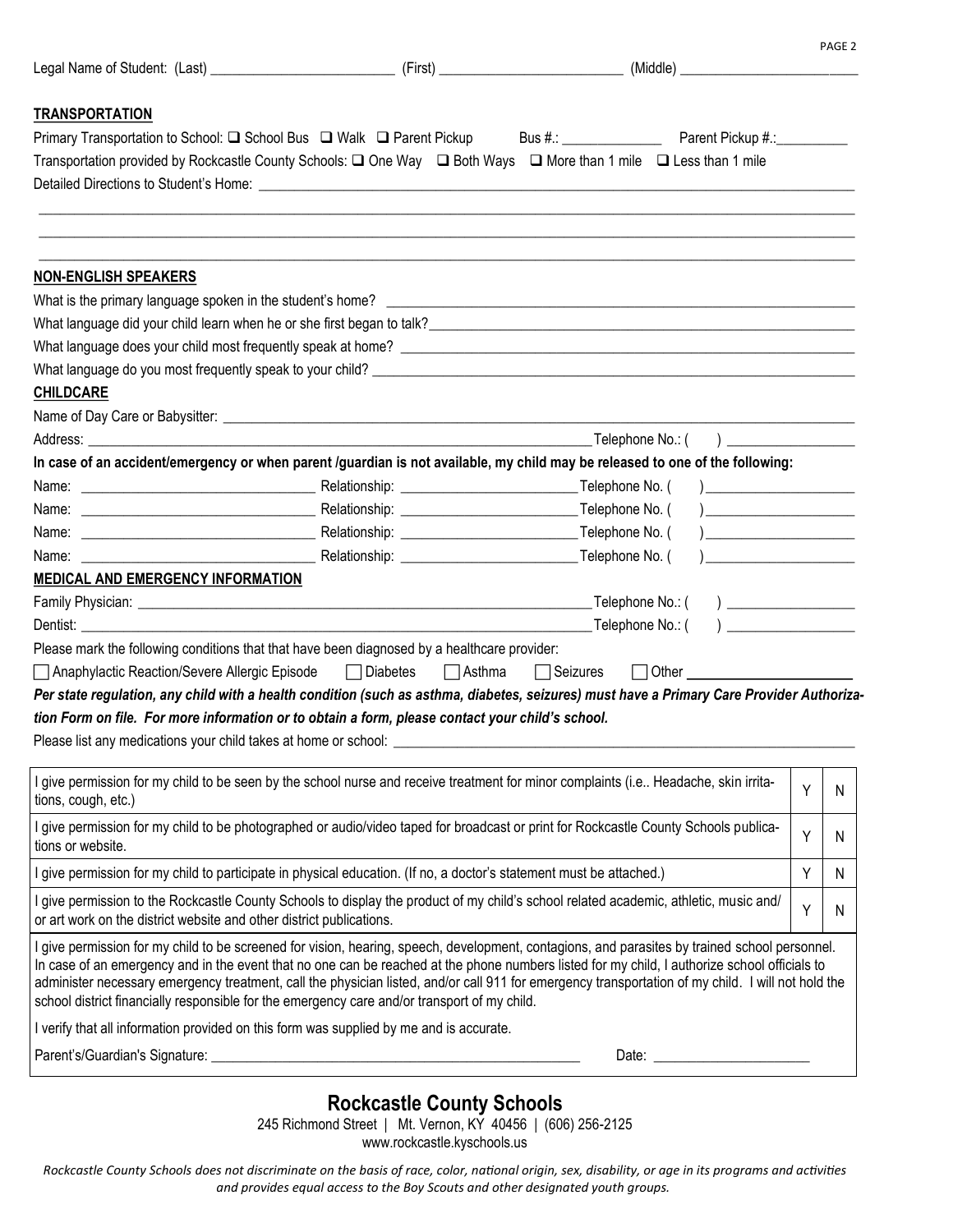## **R O C KC A S T L E C O U N T Y E A R LY C H I L D H O O D** 2020-2021 Registration Form

## **PRIMARY ADULT (PERSON CHILD LIVES WITH)**

| Marital Status: □ Married □ Divorced □ Other Date of Birth: ____________                                                                                                                                                                                                                |                                                                                                                                           | Member of the US Military: $\Box$ Yes $\Box$ No                                                                                                                                                                       |
|-----------------------------------------------------------------------------------------------------------------------------------------------------------------------------------------------------------------------------------------------------------------------------------------|-------------------------------------------------------------------------------------------------------------------------------------------|-----------------------------------------------------------------------------------------------------------------------------------------------------------------------------------------------------------------------|
|                                                                                                                                                                                                                                                                                         |                                                                                                                                           | Employment Status: □ Full-time □ Part-time □ Disabled □ Unemployed □ Retired □ College Student _ Full Time _ Part Time                                                                                                |
|                                                                                                                                                                                                                                                                                         |                                                                                                                                           | Education Level: (circle highest grade completed) 1 2 3 4 5 6 7 8 9 10 11 12 GED Years beyond High School: 1 2 3 4 4+                                                                                                 |
| <b>SECONDARY ADULT</b>                                                                                                                                                                                                                                                                  |                                                                                                                                           |                                                                                                                                                                                                                       |
|                                                                                                                                                                                                                                                                                         |                                                                                                                                           |                                                                                                                                                                                                                       |
|                                                                                                                                                                                                                                                                                         |                                                                                                                                           | Marital Status: Narried No Divorced Nother Date of Birth: Member of the US Military: Nes No                                                                                                                           |
|                                                                                                                                                                                                                                                                                         |                                                                                                                                           | Employment Status: □ Full-time □ Part-time □ Disabled □ Unemployed □ Retired □ College Student _ Full Time _ Part Time                                                                                                |
|                                                                                                                                                                                                                                                                                         |                                                                                                                                           | Education Level: (circle highest grade completed) 1 2 3 4 5 6 7 8 9 10 11 12 GED Years beyond High School: 1 2 3 4 4+                                                                                                 |
|                                                                                                                                                                                                                                                                                         |                                                                                                                                           |                                                                                                                                                                                                                       |
|                                                                                                                                                                                                                                                                                         |                                                                                                                                           | SERVICES RECEIVED: SNAP (food stamps) O Yes O No TANF/K-Tap O Yes O No SSI O Yes O No WIC O Yes O No                                                                                                                  |
| <b>HEALTH/MEDICAL INFORMATION</b>                                                                                                                                                                                                                                                       |                                                                                                                                           | Health Insurance: □ Medicaid □ K-Chip □ Private □ None                                                                                                                                                                |
| Dental Insurance □ Yes □ No                                                                                                                                                                                                                                                             |                                                                                                                                           |                                                                                                                                                                                                                       |
|                                                                                                                                                                                                                                                                                         |                                                                                                                                           |                                                                                                                                                                                                                       |
| <b>CHILD'S INFORMATION</b>                                                                                                                                                                                                                                                              |                                                                                                                                           |                                                                                                                                                                                                                       |
|                                                                                                                                                                                                                                                                                         |                                                                                                                                           |                                                                                                                                                                                                                       |
|                                                                                                                                                                                                                                                                                         |                                                                                                                                           | Sex: <a>&gt; Ca<br/> Male<br/> Cal Female Person Interviewed: <a> Cal Female Person Interviewed:</a> Cal Female Person Interviewed:</a> Cal Cal Female Person Interviewed: Cal Cal Cal Cal Child: Cal Child: Cal Chil |
|                                                                                                                                                                                                                                                                                         |                                                                                                                                           | Interviewer: 1000 million and 1000 million and 1000 million and 1000 million and 1000 million and 1000 million                                                                                                        |
| <b>Pregnancy/Birth Information:</b>                                                                                                                                                                                                                                                     |                                                                                                                                           |                                                                                                                                                                                                                       |
| Did mother have any problems during pregnancy or delivery?<br>Did mother visit physician less than two times during pregnancy?<br>What was the length of the pregnancy?<br>Was the child born more than 3 weeks early?<br>Were there any health concerns with mother or child at birth? | $\Box$ Yes $\Box$ No<br>$\Box$ Yes $\Box$ No<br>$\Box$ 9 months $\Box$ less than 9 months<br>$\Box$ Yes $\Box$ No<br>$\Box$ Yes $\Box$ No |                                                                                                                                                                                                                       |
|                                                                                                                                                                                                                                                                                         |                                                                                                                                           |                                                                                                                                                                                                                       |
| <b>Health Information:</b>                                                                                                                                                                                                                                                              |                                                                                                                                           |                                                                                                                                                                                                                       |